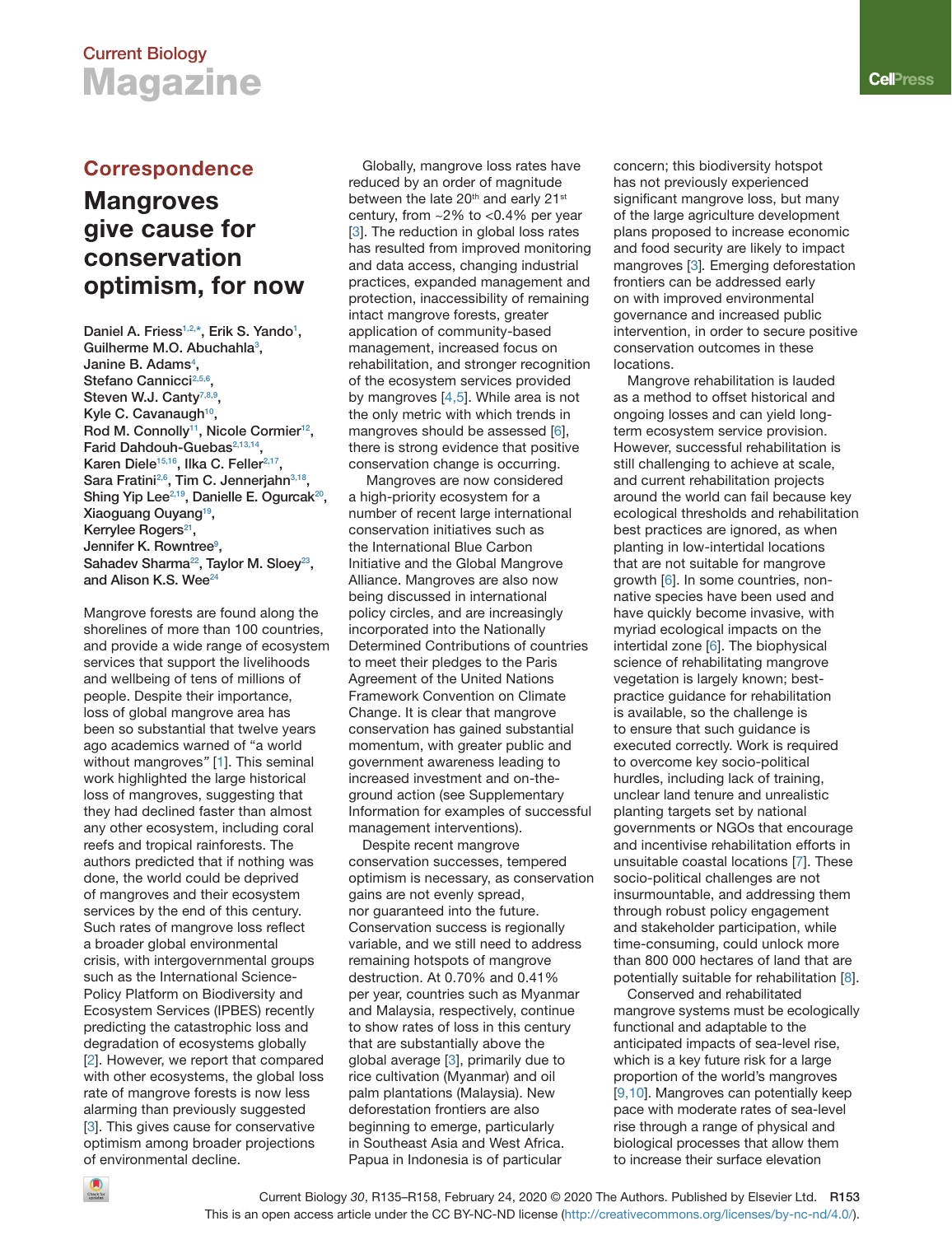<span id="page-1-0"></span>in relation to a rising sea. However, human actions can interrupt processes such as the supply of suspended sediment, and reduce the resilience of mangroves to sea-level rise. This can occur by reducing inshore suspended sediment concentrations through river damming [9], or by creating barriers to landward transgression of mangrove forests that cause 'coastal squeeze'. Maintaining current progress in mangrove conservation requires us to take decisive steps to manage deforestation at emerging frontiers, improve the success and scale of mangrove rehabilitation, and increase the resilience of mangroves to sealevel rise. Maintaining momentum in mangrove conservation and management can continue to reduce the rate of mangrove loss while potentially gaining new areas through rehabilitation.

Mangrove conservation has recently shifted from a pessimistic to a more optimistic trajectory. It is clear though that there remain substantial challenges in maintaining this trajectory and ensuring that conservation gains are not short-lived, and are spread to other countries that are still experiencing substantial mangrove loss. Securing such gains will require continued international policy attention, research into the value of mangroves and their ecosystem services versus other land uses, and renewed efforts to improve the success of mangrove rehabilitation at a scale that will be ecologically impactful. Previous mangrove losses have been so great that the global conservation community must strive for more than just a reduction in future rates of loss.

We also have an important opportunity to learn from management and governance success stories that have helped protect mangroves, and build upon international interest in the sustainable blue economy. Conservation Optimism is an emerging paradigm that can unite stakeholders and the public and increase their engagement with conservation and inspire local action. Capitalizing on successes in one ecosystem and transferring this knowledge can help us limit broader environmental degradation, making mangroves an important and positive case study for the Conservation Optimism movement.

### **SUPPLEMENTAL INFORMATION**

Supplemental information includes one figure and can be found at [https://doi.org/10.1016/j.](https://doi.org/10.1016/j.cub.2019.12.054) [cub.2019.12.054](https://doi.org/10.1016/j.cub.2019.12.054).

#### **ACKNOWLEDGEMENTS**

S.C. acknowledges ECF Project 69/2016 and internal HKU RAE improvement funds. K.D. acknowledges the Natural Environment Research Council Grant NE/S006990/1. S.S. acknowledges USFS International Program Funding (IF039-2018).

### **AUTHOR CONTRIBUTIONS**

Conceptualization, D.A.F.; Writing – Original Draft, D.A.F. and E.S.Y.; Writing – Review & Editing, G.M.O.A., J.B.A., S.C., S.W.J.C., K.C.C., R.M.C., N.C., F.D-G., K.D., D.A.F., I.C.F., S.F., T.C.J., S.Y.L., D.E.O., Z.O., K.R., J.K.R., S.S., T.M.S., A.K.S.W and E.S.Y.

### **DECLARATION OF INTERESTS**

The authors declare no competing interests.

#### **REFERENCES**

- 1. Duke, N.C., Meynecke, J.O., Dittmann S, Ellison, A.M., Anger, K., Berger, U., Cannicci, S., Diele, K., Ewel, K.C., Field, C.D., *et al*. (2007). A world without mangroves? Science *317*, 41.
- 2. IPBES (2019). Summary for Policymakers of the Global Assessment Report on Biodiversity and Ecosystem Services (IPBES Secretariat, Bonn, Germany). [https://ipbes.net/global-assessment](https://ipbes.net/global-assessment-report-biodiversity-ecosystem-services)[report-biodiversity-ecosystem-services .](https://ipbes.net/global-assessment-report-biodiversity-ecosystem-services)
- 3. Friess, D.A., Rogers, K., Lovelock, C.E., Krauss, K.W., Hamilton, S.E., Lee, S.Y., Lucas, R., Primavera, J., Rajkaran, A., and Shi, S. (2019). The state of the world's mangrove forests: past, present, and future. Annu. Rev. Environ. Resourc. *44*, 16.1–16.27.
- 4. Edwards, P. (2015). Aquaculture environment interactions: past, present and likely future trends. Aquaculture *647*, 2–14.
- 5. Friess, D.A., Thompson B.S., Brown, B., Amir, A.A., Cameron, C., Koldewey, H.J., Sasmito, S.D., and Sidik, F. (2016). Policy challenges and approaches for the conservation of mangrove forests in Southeast Asia. Conserv. Biol. *30*, 933–949.
- 6. Lee, S.Y., Hamilton, S., Barbier, E.B., Primavera, J., and Lewis, R.R. (2019). Better restoration policies are needed to conserve mangrove ecosystems. Nat. Ecol. Evol. *3,*  870–872.
- 7. Lovelock, C.E. and Brown, B.M. (2019). Land tenure considerations are key to successful mangrove restoration. Nat. Ecol. Evol. *3*, 1135.
- 8. Worthington, T. and Spalding, M. (2019). Mangrove Restoration Potential: a Global Map Highlighting a Critical Opportunity. (The International Union for the Conservation of Nature (IUCN) and the Nature Conservancy (TNC)). [https://www.iucn.org › mangrove-tnc](https://www.iucn.org%E2%80%BAmangrove-tncreport-fi%20nal.31.10.lowspreads.pdf)[report-fi nal.31.10.lowspreads.pdf](https://www.iucn.org%E2%80%BAmangrove-tncreport-fi%20nal.31.10.lowspreads.pdf)
- 9. Lovelock, C.E., Cahoon, D.R., Friess, D.A. Guntenspergen, G.R., Krauss, K.W., Reef, R., Rogers, K., Saunders, M.L., Sidik, F., Swales, A. et al. (2015). The vulnerability of Indo-Pacific mangrove forests to sea-level rise. Nature *526*, 559–563.

 10. He, Q. and Silliman, B.R. (2019). Climate change, human impacts, and coastal ecosystems in the Anthropocene. Curr. Biol. *29,*  R1021–R1035.

**Current Biology**

**Magazine**

1 Department of Geography, National University of Singapore, 1 Arts Link, Singapore 117570. 2Mangrove Specialist Group, International Union for the Conservation of Nature (IUCN). 3 Leibniz Centre for Tropical Marine Research, Fahrenheitstrasse 6, 28359 Bremen, Germany. 4 Institute for Coastal & Marine Research, Department of Botany, Nelson Mandela University, PO Box 77000, Port Elizabeth, 6031, South Africa. 5 The Swire Institute of Marine Science and School of Biological Sciences, The University of Hong Kong, Pokfulam Road, Hong Kong, Hong Kong SAR, China. 6 Department of Biology, University of Florence, via Madonna del Piano 6, Sesto Fiorentino, 50019, Italy. <sup>7</sup> Working Land and Seascapes, Conservation Commons, Smithsonian Institution, Washington, DC 20013, USA. <sup>8</sup>Smithsonian Marine Station, Fort Pierce, FL 34949, USA. <sup>9</sup> Ecology and Environment Research Centre, Department of Natural Sciences, Faculty of Science and Engineering, Manchester Metropolitan University, Chester St, Manchester M1 5GD, UK. <sup>10</sup>Department of Geography, University of California, Los Angeles, CA 90095, USA. 11Australian Rivers Institute – Coast & Estuaries, School of Environment and Science, Griffith University, Gold Coast, Queensland, Australia 4222.<sup>12</sup>Department of Earth and Environmental Sciences, Macquarie University, NSW 2109, Australia. 13Laboratory of Systems Ecology and Resource Management, Département de Biologie des Organismes, Université Libre de Bruxelles, Avenue F.D. Roosevelt 50, CPi 264/1, 1050, Brussels, Belgium. 14Ecology & Biodiversity, Laboratory of Plant Biology and Nature Management, Biology Department, Vrije Universiteit Brussel, Pleinlaan 2, VUB-APNA-WE, 1050, Brussels, Belgium. <sup>15</sup>Edinburgh Napier University, School of Applied Sciences, Sighthill Court, Edinburgh EH11 4BN, UK. <sup>16</sup>St Abbs Marine Station, The Harbour, St Abbs TD14 5QF, UK. 17Smithsonian Environmental Research Center, Edgewater, MD 21037, USA. 18Faculty of Geosciences, University of Bremen, Klagenfurter Strasse, 28359 Bremen, Germany. 19Simon F S Li Marine Science Laboratory, The Chinese University of Hong Kong, Shatin, Hong Kong SAR, China. 20Institute of Environment, Florida International University, 11200 SW 8th Street, Miami, FL, USA. <sup>21</sup>School of Earth, Atmospheric and Life Sciences, University of Wollongong, Wollongong 2522, Australia. <sup>22</sup>Institute of Ocean and Earth Sciences, University of Malaya, Kuala Lumpur 50603 Malaysia. 23Division of Science, Yale-NUS College, 28 College Ave West, 138533, Singapore. <sup>24</sup>Guangxi Key Laboratory of Forest Ecology and Conservation, College of Forestry, Guangxi University, Daxuedonglu 100, Nanning 530004, China. \*E-mail: [dan.friess@nus.edu.sg](mailto:dan.friess@nus.edu.sg)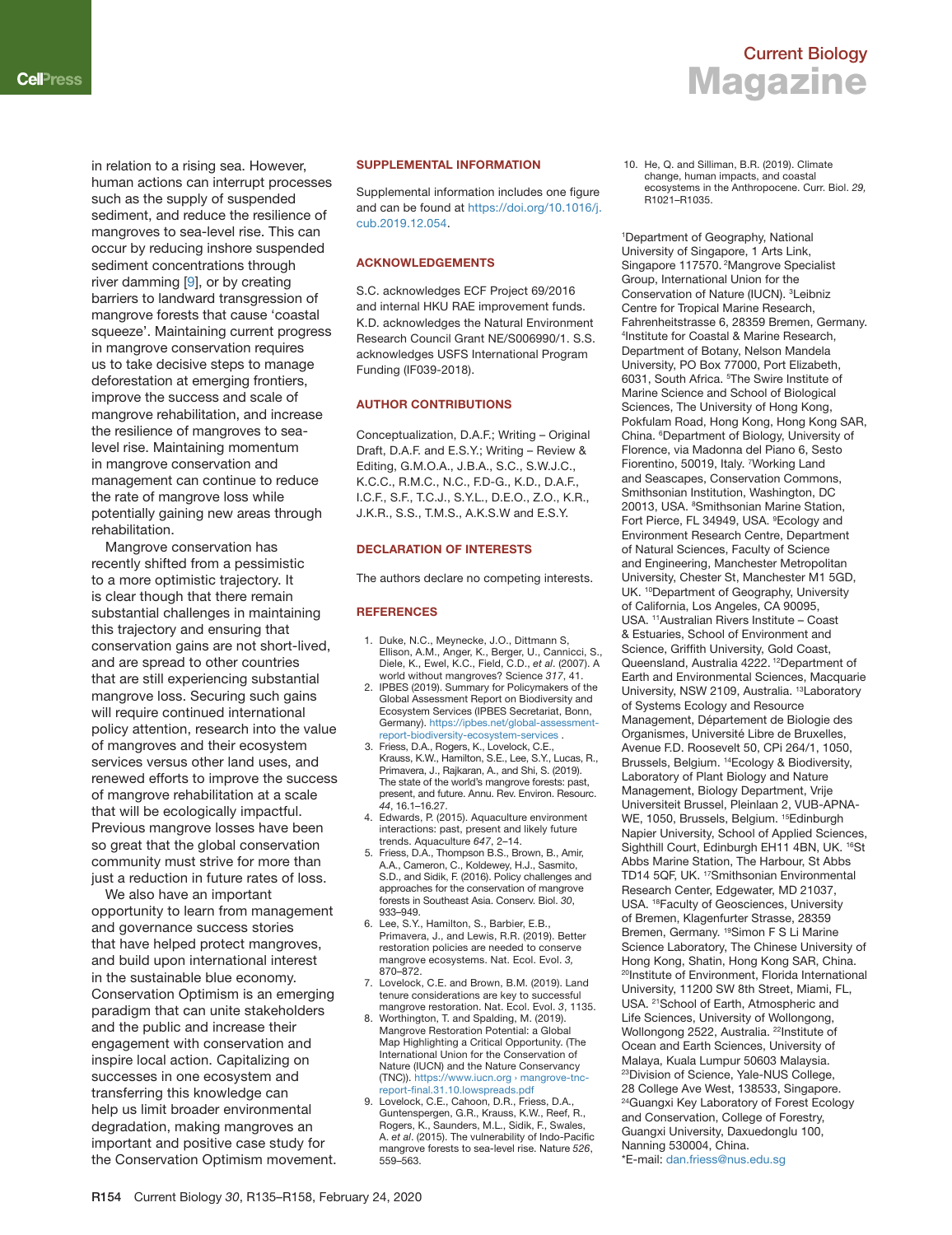## **Supplemental information: Mangroves give cause for conservation optimism, for now**

Daniel A. Friess, Erik S. Yando, Guilherme M.O. Abuchahla, Janine B. Adams, Stefano Cannicci, Steven W.J. Canty, Kyle C. Cavanaugh, Rod M. Connolly, Nicole Cormier, Farid Dahdouh-Guebas, Karen Diele, Ilka C. Feller, Sara Fratini, Tim C. Jennerjahn, Shing Yip Lee, Danielle E. Ogurcak, Xiaoguang Ouyang, Kerrylee Rogers, Jennifer K. Rowntree, Sahadev Sharma, Taylor M. Sloey, Alison K.S. Wee



**Figure S1. Global examples of recent mangrove conservation success stories. For map of global mangrove extent, see [S1].**

## **Supplemental References**

S1 - Bunting, P., Rosenqvist, A., Lucas, R.M., Rebelo, L-M., Hilarides, L., Thomas, N., Hardy, A., Itoh, T., Shimada, M., Finlayson, C.M. 2018. The Global Mangrove Watch – a new 2010 global baseline of mangrove extent. *Remote Sensing* 10, 1669.

S2 - CONANP, 2016. *Fichas de Evaluación Ecológica de Áreas Naturales Protegidas del Noroeste de México*. Comisión de Nacional de Áreas Naturales Protegidas*.* 240pp.

S3 - CI, 2019. *A Critical Investment in Blue Carbon*. Conservation International. Available from https://www.conservation.org/stories/critical-investment-in-blue-carbon [accessed 02/12/19

S4 - Ferreira, A.C., Lacerda, L.D. 2016. Degradation and conservation of Brazilian mangroves, status and perspectives. *Ocean & Coastal Management* 125, 38-46.

S5 – Huxham, M. 2013. *Mikoko Pamoja: Mangrove Conservation for Community Benefit.* 

Plan Vivo. 38pp. Available from http://planvivo.org/docs/Mikoko-Pamoja-

PDD\_published.pdf [accessed 02/12/19]

S6 – Wylie, L., Sutton-Grier, A.E., Moore, A. 2016. Keys to successful blue carbon projects: lessons learned from global case studies. *Marine Policy* 65, 76-84.

S7 - UNFCCC, N.D. *Sri Lanka Mangrove Conservation Project.* United Nations Framework Convention on Climate Change. Available from https://unfccc.int/climate-action/momentumfor-change/planetary-health/sri-lanka-mangrove-conservation-project [accessed 02/12/19] S8 - Straits Times, 2019. *Singapore will Tackle Climate Change with Nature's Help*. The Straits Times, Singapore. Available from

https://www.straitstimes.com/singapore/environment/singapore-will-tackle-climate-changewith-natures-help [accessed 02/12/19]

S9 – Government of China, 2019. *NBS Best Practices from Chinese Government.* Carbon Neutral Project for BRIC Leaders, Xiamen Meeting. Available from: